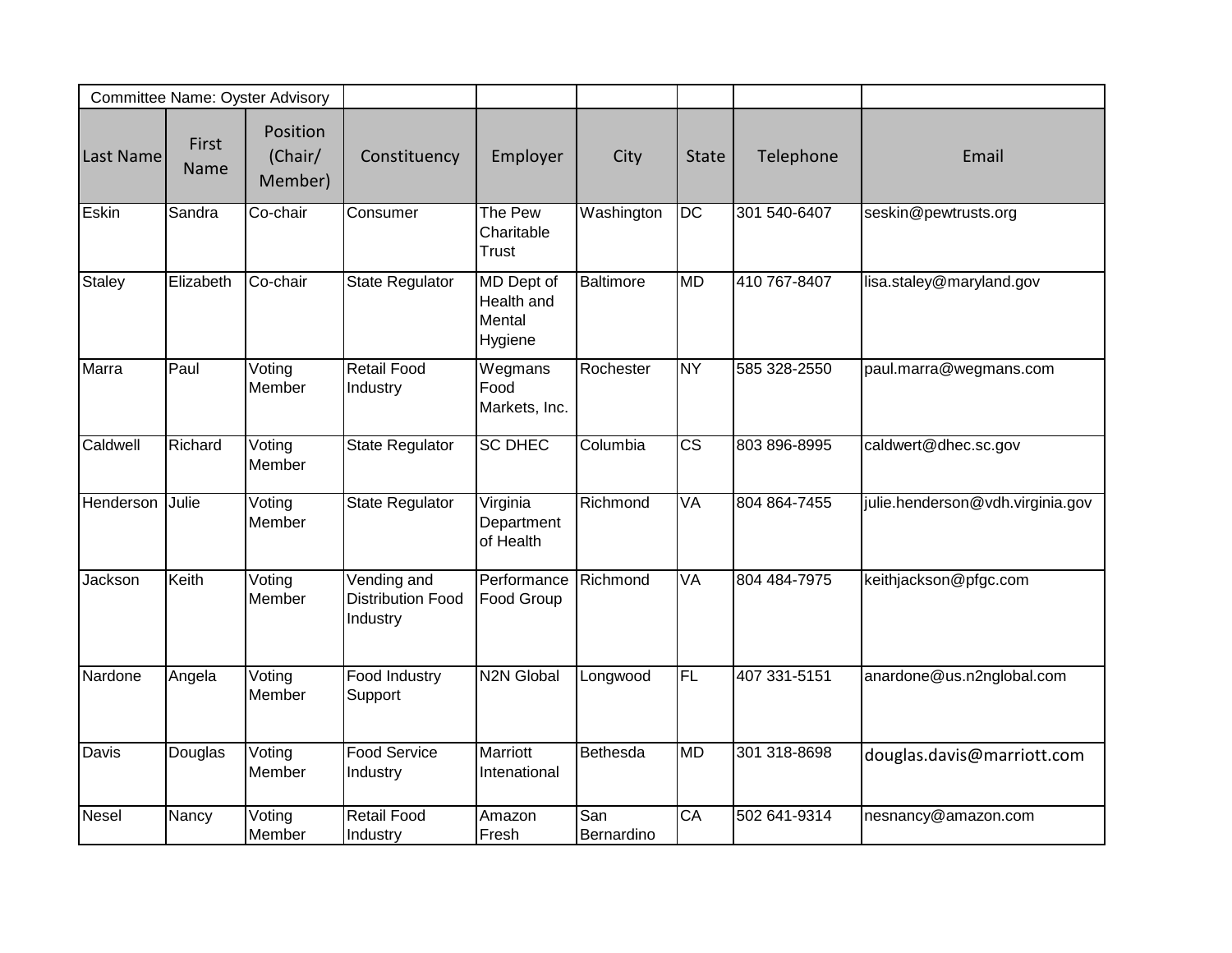| McMahan       | Thomas           | Voting<br>Member | <b>Retail Food</b><br>Industry                      | Meijer                                                          | Grandville       | MI                       | 616 481-5350 | thomas.mcmahan@meijer.com     |
|---------------|------------------|------------------|-----------------------------------------------------|-----------------------------------------------------------------|------------------|--------------------------|--------------|-------------------------------|
| Ingham        | Barbara          | Voting<br>Member | Academia                                            | University of<br>Wisconsin                                      | Madison          | WI                       | 608 263-7383 | bhingham@wisc.edu             |
| Ferko         | Francis          | Voting<br>Member | Vending and<br><b>Distribution Food</b><br>Industry | <b>US Foods</b>                                                 | Rosemont         | $\overline{\mathsf{L}}$  | 847 232-5896 | frank.ferko@usfoods.com       |
| Weddig        | Lisa             | Voting<br>Member | <b>Processing Food</b><br>Industry                  | National<br><b>Fisheries</b><br>Institute                       | McLean           | VA                       | 703 752-8886 | lweddig@nfi.org               |
| Brown         | Robert           | Voting<br>Member | <b>Retail Food</b><br>Industry                      | <b>Whole Foods Austin</b><br>Market                             |                  | $\overline{\mathsf{TX}}$ | 512 944-7405 | robert.brown@wholefoods.com   |
| Moore         | Michael          | Voting<br>Member | <b>State Regulator</b>                              | <b>MA Food</b><br>Protection<br>Program                         | Jamaica<br>Plain | <b>MA</b>                | 617 983-6754 | michaelmoore921b@gmail.com    |
| Adams<br>Hutt | Dr.<br>Catherine | Voting<br>Member | <b>Food Service</b><br>Industry                     | National<br>Restaurant<br>Association                           | Aubrey           | <b>TX</b>                | 630 605-3022 | cadams@rdrsol.com             |
| Pilonetti     | <b>Therese</b>   | Voting<br>Member | <b>State Regulator</b>                              | Colorado<br>Dept of<br><b>Public Health</b><br>&<br>Environment | Denver           | CO                       | 303 902-4372 | therese.pilonetti@state.co.us |
| Frappier      | Robert           | Voting<br>Member | <b>Retail Food</b><br>Industry                      | Ahold USA,<br>Inc.                                              | Quincy           | <b>MA</b>                | 617 689-4090 | rfrappier@aholdusa.com        |
| Flippens      | <b>Bruce</b>     | Voting<br>Member | District/Territory<br>Regulator                     | District of<br>Columbia<br>Department<br>of Health              | Washington       | DC                       | 202-442-9039 | bruce.flippens@dc.gov 2016    |
|               |                  |                  |                                                     |                                                                 |                  |                          |              |                               |
| Ewell         | Harold           | Non-Voting       | <b>Food Industry</b><br>Support                     | <b>N2N Global</b>                                               | Longwood         | FL                       | 412 418-7018 | ewell8194@comcast.net         |
| Hails         | Steve            | Non-Voting       | Food Industry<br>Support                            | Sealed Air                                                      | Castle Rock      | $\overline{co}$          | 303 910-5571 | steve.hails@sealedair.com     |
| Puente        | Eric             | Non-Voting       | <b>Retail Food</b><br>Industry                      | <b>Whole Foods Austin</b><br>Market                             |                  | $\overline{\mathsf{TX}}$ | 512 415-6617 | eric.puente@wholefoods.com    |